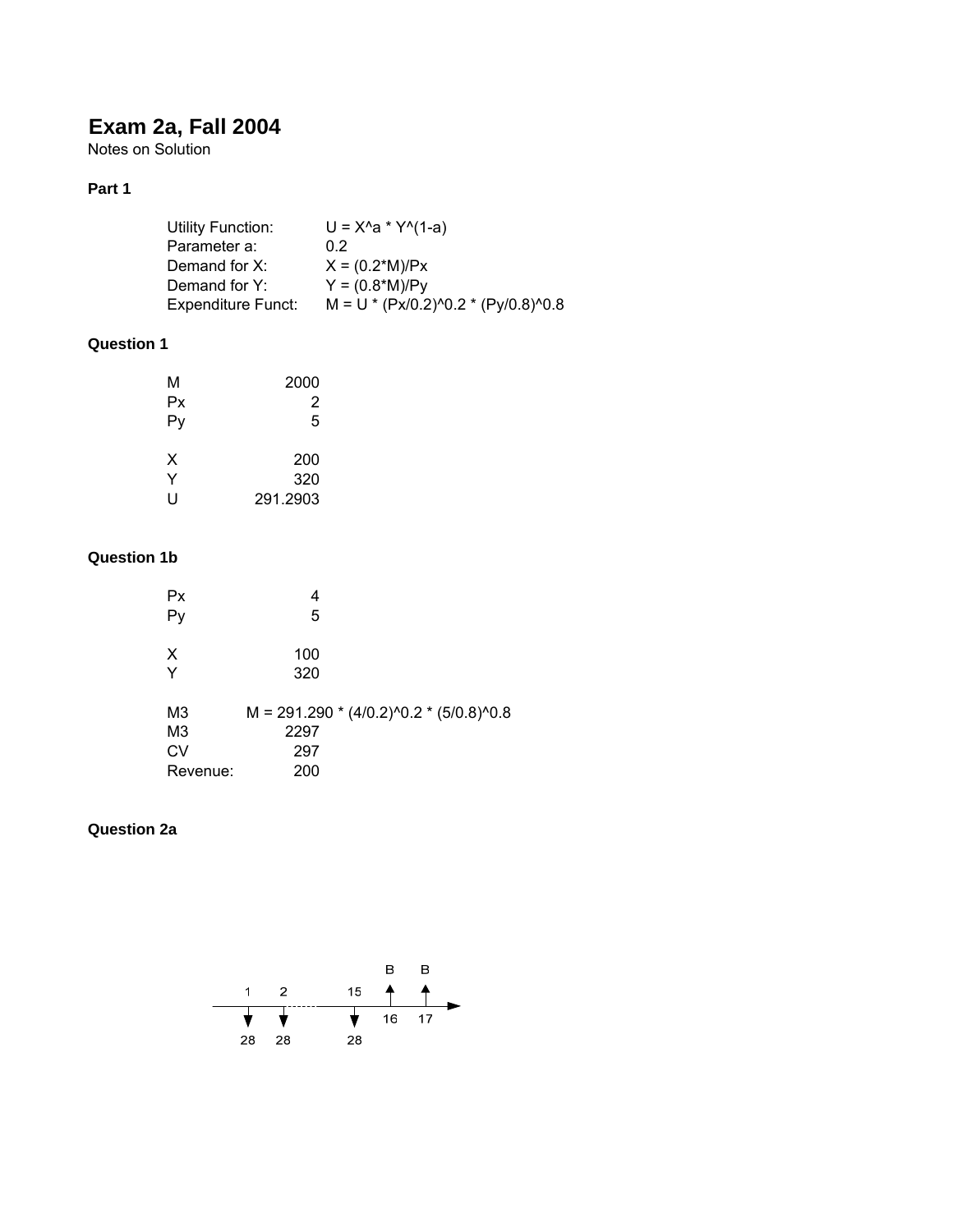| Years:<br>Annual cost:<br>Interest rate:                                                | 15<br>28<br>5% | 420 |            |
|-----------------------------------------------------------------------------------------|----------------|-----|------------|
| PV at 0 of 28 million per year forever:                                                 |                |     | 560        |
| PV at 15 of 28 million per year, years 16+<br>PV at 0 of 28 million per year, years 16+ |                |     | 560<br>269 |
| PV cost of payments 1-15:                                                               |                |     | 291        |

#### **Question 2b**

| B                               | 20 million |      |
|---------------------------------|------------|------|
| PV at 15 of benefits, years 16+ |            | 400  |
| PV at 0 of benefits, years 16+  |            | 192. |
| $NPV = PV(B) - PV(C)$           |            | -98. |

Does not make sense to clean up the lake; could deliver the benefits at a lower cost.

| PV at 15 of benefits, years 16+ | - B/r          |
|---------------------------------|----------------|
| PV at 0 of benefits, years 16+  | (B/r)/(1+r)^15 |

Benefits must be at least large enough to make the following hold: (B/r)/(1+r)^15 ≥ 291 B ≥ r \* (1+r)^15 \* 291 B ≥ 30.20999 million

Check:

| B/r       | 604 |
|-----------|-----|
| PV of B/r | 291 |